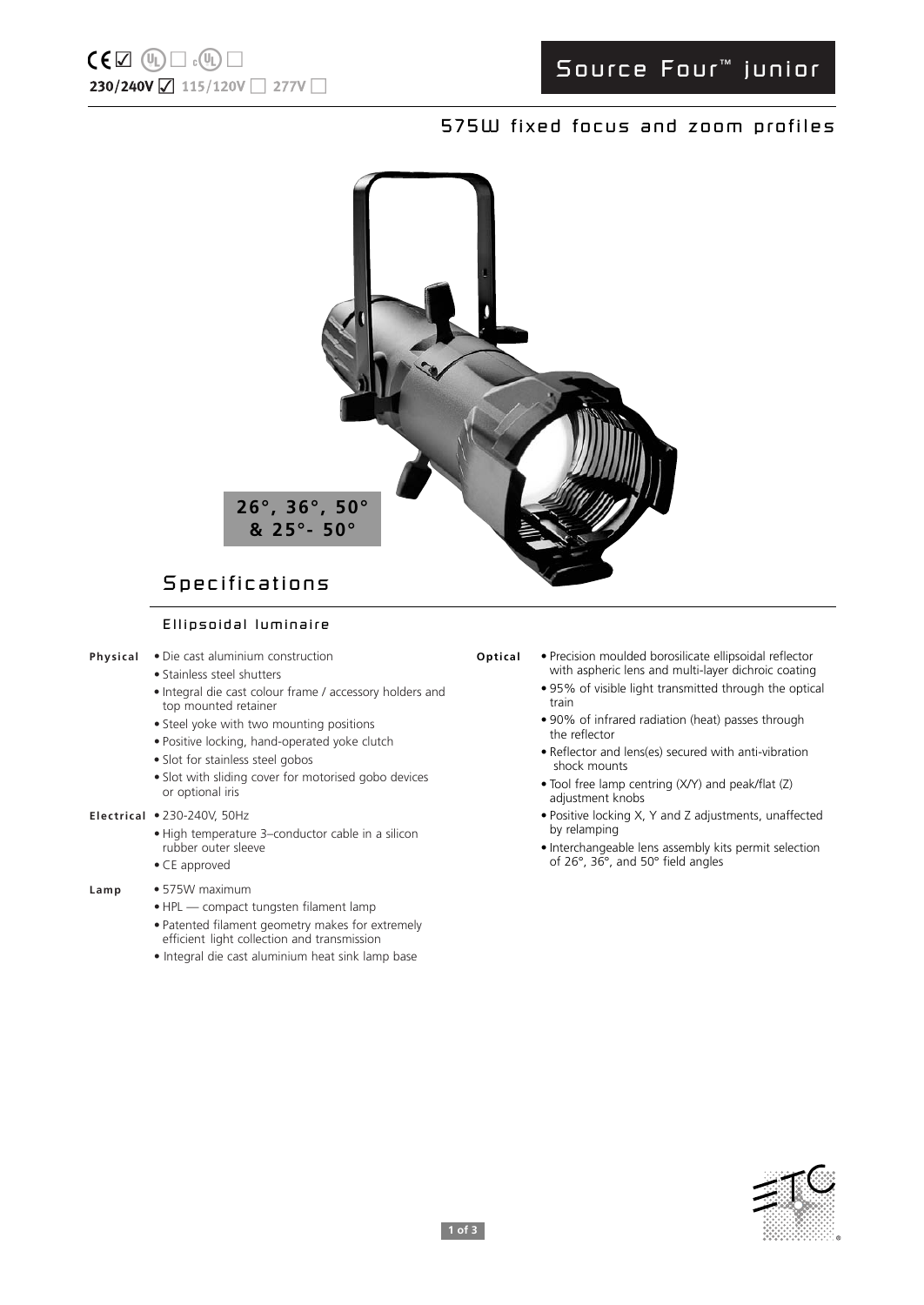Source Four ™ junior



For Field diameter at any distance, multiply distance by 0.46 For Beam diameter at any distance, multiply distance by 0.30

|              | Voltage | <b>Candlepower</b> Field Lumens                               |     |              | <b>Efficacy LPW</b> |     | <b>Efficiency %</b> |              |             |
|--------------|---------|---------------------------------------------------------------|-----|--------------|---------------------|-----|---------------------|--------------|-------------|
|              | 230     | 50,500                                                        |     | 4,819        | 8.2                 |     |                     | 32.3         |             |
|              | 240     | 40,600                                                        |     | 4,160        | 7.2                 |     |                     | 27.9         |             |
| $36^{\circ}$ |         | Distance (m)                                                  | 5.0 | 7.0          |                     | 9.0 |                     | 11.0         |             |
|              |         | Field Diameter (m)                                            | 2.9 | 4.0          | 5.2                 |     | 6.4                 |              |             |
|              |         | Illumination 230V (lux) 972                                   |     | 496          | 300                 |     | 201                 |              |             |
|              |         | Illumination 240V (lux) 816                                   |     | 416          | 252                 |     | 169                 |              |             |
|              |         |                                                               |     |              |                     |     |                     |              |             |
|              |         |                                                               |     |              |                     |     |                     |              |             |
|              |         |                                                               |     | $26^{\circ}$ |                     |     | $36^\circ$          | Beam Angle   | Field Angle |
|              |         |                                                               |     |              |                     |     |                     | ŧ            |             |
|              |         | For Field diameter at any distance, multiply distance by 0.67 |     |              |                     |     |                     |              |             |
|              |         | For Beam diameter at any distance, multiply distance by 0.43  |     |              |                     |     |                     |              |             |
|              | Voltage | Candlepower Field Lumens                                      |     |              | <b>Efficacy LPW</b> |     | <b>Efficiency %</b> |              |             |
|              | 230     | 24,300                                                        |     | 4,160        | 7.2                 |     |                     | 27.9         |             |
|              | 240     | 20,400                                                        |     | 3,610        | 6.3                 |     |                     | 24.2         |             |
| $50^\circ$   |         | Distance (m)                                                  | 3.0 | 4.5          |                     | 5.5 |                     | 6.5          |             |
|              |         | Field Diameter (m)                                            | 2.8 | 4.2          |                     | 5.1 |                     | 6.0          |             |
|              |         | Illumination 230V (lux) 1844                                  |     | 820          |                     | 549 |                     | 393          |             |
|              |         | Illumination 240V (lux) 1844                                  |     | 820          |                     | 549 |                     | 393          |             |
|              |         |                                                               |     |              |                     |     |                     |              |             |
|              |         |                                                               |     |              |                     |     |                     | seam Angle - |             |
|              |         |                                                               |     | $33^\circ$   |                     |     | $50^\circ$          |              | Field Angle |
|              |         |                                                               |     |              |                     |     |                     |              |             |

**Voltage Candlepower Field Lumens Efficacy LPW Efficiency %**  230 16,600 5,830 10.1 39.1 240 16,600 5,420 9.4 36.4

For Field diameter at any distance, multiply distance by 0.93 For Beam diameter at any distance, multiply distance by 0.61

## **Source Four jr Source Four jr Zoom**



For Field diameter at any distance, multiply distance by 0.44 For Beam diameter at any distance, multiply distance by 0.32

| W/V     | Candlepower Field Lumens |       | <b>Efficacy LPW</b> | <b>Efficiency %</b> |
|---------|--------------------------|-------|---------------------|---------------------|
| 575/230 | 67.600                   | 7.120 | 12.4                | 47.8                |



For Field diameter at any distance, multiply distance by 0.67 For Beam diameter at any distance, multiply distance by 0.43

| W/V     |        | Candlepower Field Lumens | Efficacy LPW | <b>Efficiency %</b> |
|---------|--------|--------------------------|--------------|---------------------|
| 575/230 | 35,500 | 8.890                    | 15.5         | 59.7                |



For Field diameter at any distance, multiply distance by 0.89 For Beam diameter at any distance, multiply distance by 0.57

| W/V     | Candlepower Field Lumens |       | <b>Efficacy LPW</b> | <b>Efficiency %</b> |
|---------|--------------------------|-------|---------------------|---------------------|
| 575/230 | 22,800                   | 7.900 | 13.7                | 53.0                |

All photometric data in this document was prepared using standard production luminaires, and the Prometric™ CCD measurement system. Luminaires were adjusted for cosine distribution, and were tested with calibrated HPL 575/230V 14,900 and HPL 575/240V 14,900 lumens lamps at their rated voltage. All data were normalised to nominal lamp lumens.

To determine illumination in footcandles or lux at any throw distance, divide candlepower by distance squared.